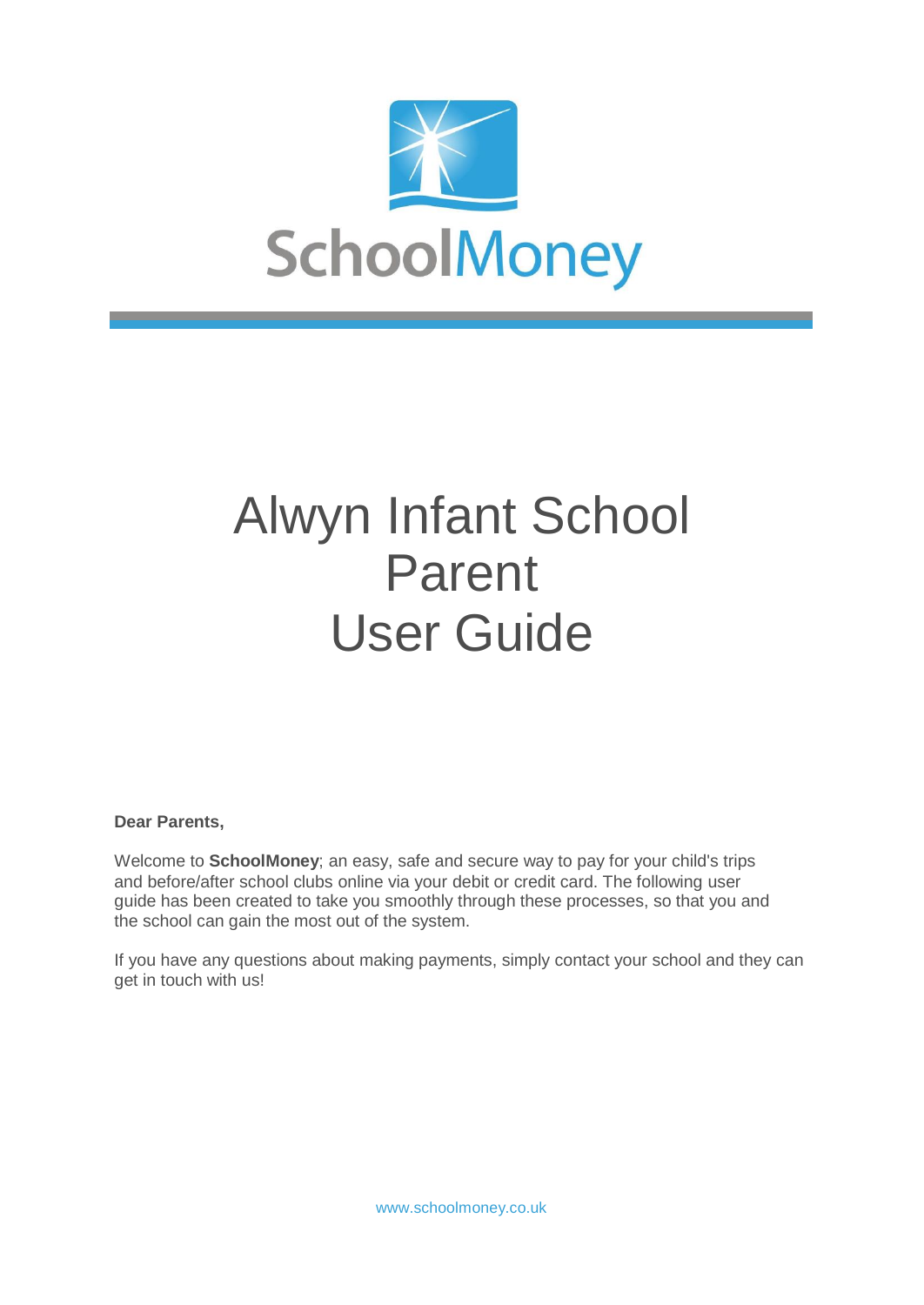## **Contents**



<u> 1989 - Johann Barnett, fransk politiker</u>

| 1. Logging in to SchoolMoney      | Page 2-3 |
|-----------------------------------|----------|
| 2. Making a Payment               | Page 4-6 |
| <b>Frequently Asked Questions</b> | Page 7-8 |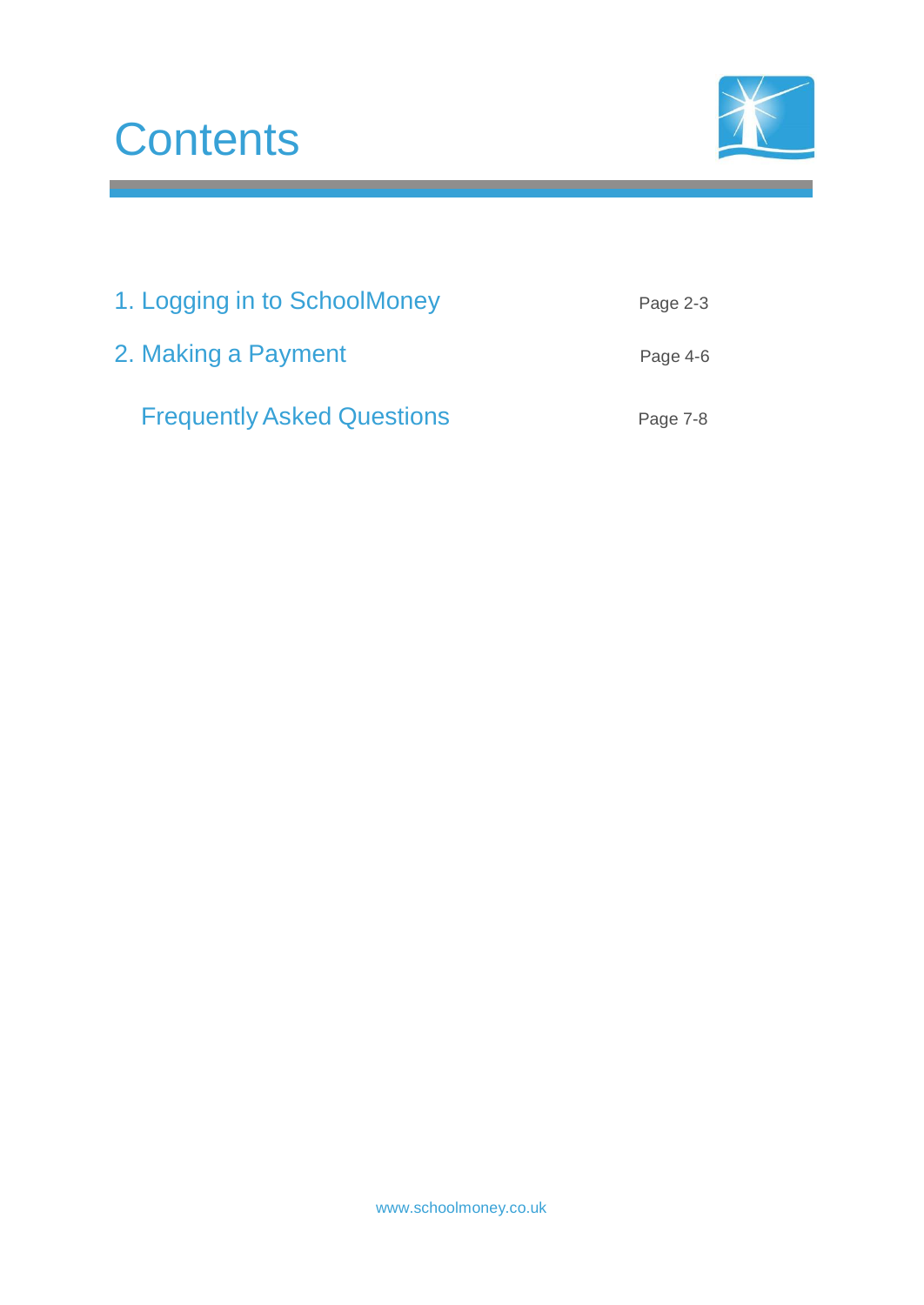### 1. Logging into SchoolMoney



The school will send you an email or a text message to start the process. This will contain details such as, the web address and the password you will need to log on with.

| $\sqrt{\frac{G_{\text{Maj}}}{G_{\text{Maj}}}}$                                                                                                                                                                                           | Lauren Strang <t2p.lauren.strang@gmail.com></t2p.lauren.strang@gmail.com> |
|------------------------------------------------------------------------------------------------------------------------------------------------------------------------------------------------------------------------------------------|---------------------------------------------------------------------------|
| <b>SchoolMoney Payment Request</b>                                                                                                                                                                                                       |                                                                           |
| SchoolMoney Demo School 03 <do-not-reply@schoolmoney.co.uk><br/>Reply-To: SchoolMoney Demo School 03 <do-not-reply@schoolmoney.co.uk><br/>To: lauren@schoolmoney.co.uk</do-not-reply@schoolmoney.co.uk></do-not-reply@schoolmoney.co.uk> | Tue, Jun 3, 2014 at 10:10 AM                                              |
| Hello, You have a new payment of £15.00 due for warwick castle. Please pay on www.schoolmoney.co.uk using password afme4r Thank you.                                                                                                     |                                                                           |

**Please note: if you have not received a message with a password in it, please contact the school directly to request one.**

**To log in:**

 Go [to www.schoolmoney.co.uk](http://www.schoolmoney.co.uk/) (this web address will be provided to you in your text/email). This will bring up the parent log in page.

|                              | <b>SchoolMoney</b>                                                                                  |
|------------------------------|-----------------------------------------------------------------------------------------------------|
| <b>SCHOOLS</b><br>click here | Parent Login<br>Mobile number:<br>Email address:<br>Password:<br>Login<br>Click here for quick help |

- Input your mobile number (no spaces), email address and the password that has been provided by the school.
- Press log in and it will take you to a page that asks for your child's first name. **This is the first name only.**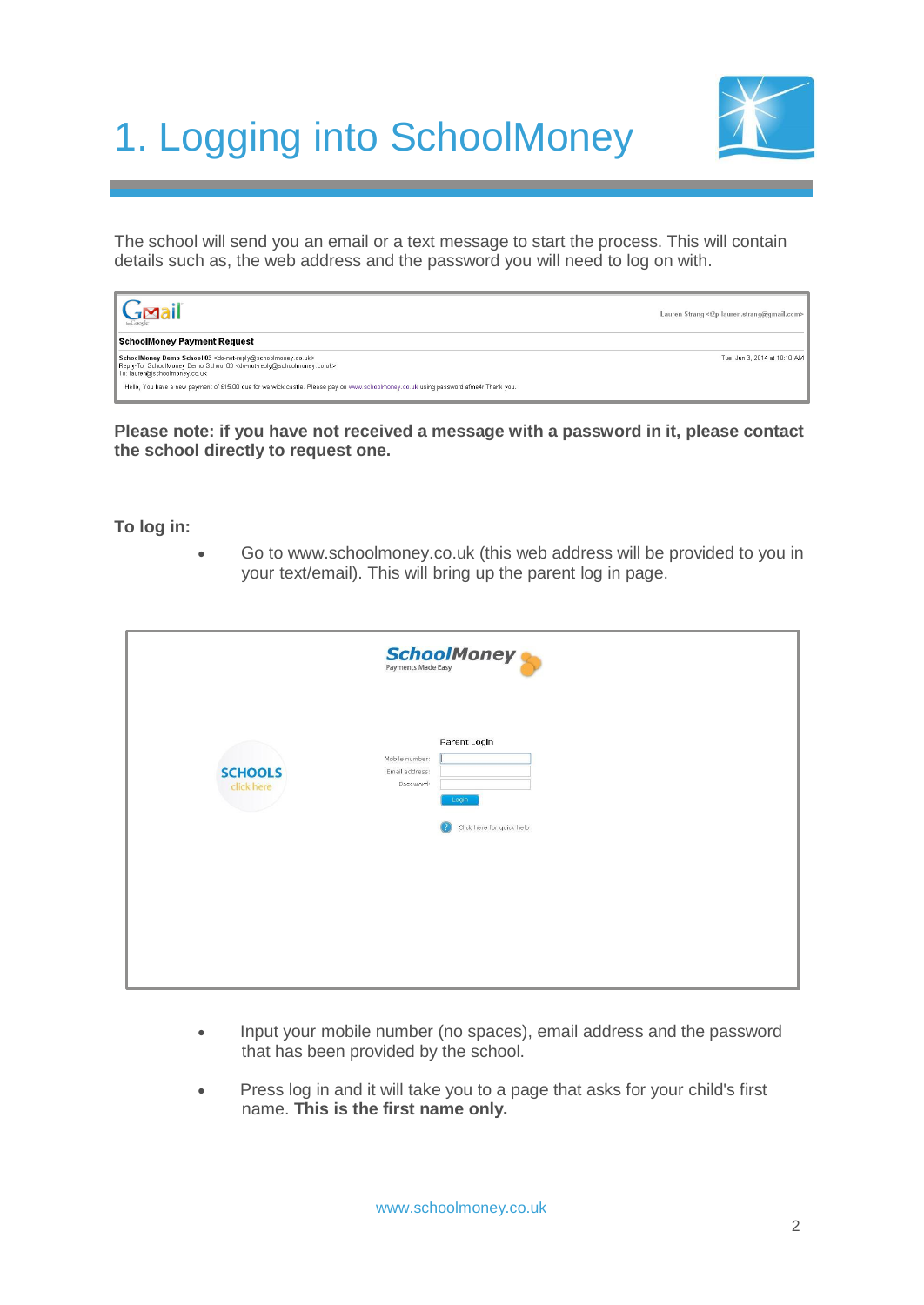

| <b>SchoolMoney</b>                                                       |
|--------------------------------------------------------------------------|
| -Please confirm your Child's name<br>Your Child's First Name:<br>Confirm |
|                                                                          |
|                                                                          |
|                                                                          |

 Type in the name and select 'confirm,' this will log you into the payments screen.

|        | <b>Payments Due</b>         |                               |        | Please tick the items you wish to pay for and then click on Make Payment. |                | School Shop            |                     |
|--------|-----------------------------|-------------------------------|--------|---------------------------------------------------------------------------|----------------|------------------------|---------------------|
| Name   | Description                 | Instalment                    | Due    | Due Date                                                                  | Select         | Description            | $Sel -$<br>Price    |
| Jacob  | <b>Dinner Arrears</b>       | Arrears                       | £14.70 |                                                                           | 画              | Jacob - Dinner Top Up  | £10.50              |
| Jacob  | Farm                        | $1$ of $1$                    | £10.00 | 21 Jul 2015                                                               | $\square$      | Lauren - Dinner Top Up | £10.50              |
| Lauren | Farm                        | $1$ of $1$                    | £10.00 | 21 Jul 2015                                                               | $\circledcirc$ | Jacob - Club Top Up    | £10.50              |
| Lauren | Barbados                    | $1$ of $1$                    | £5.00  | 24 Jul 2015                                                               | O              | Lauren - Club Top Up   | £10.50              |
| Lauren | London Zoo                  | $2$ of $2$                    | £5.00  | 31 Jul 2015                                                               | ⊓              | Jacob - Beanie hat     | £3.00               |
|        |                             |                               |        |                                                                           |                | Jacob - Book Bag       | £3.50               |
|        |                             |                               |        |                                                                           |                | Jacob - Book Bag KS2   | £4.00               |
|        |                             |                               |        |                                                                           |                | Jacob - Cap            | £4.00               |
|        |                             |                               |        |                                                                           |                | Jacob - Cardigan       | £10.00              |
|        |                             |                               |        |                                                                           |                | Jacob - Flashes        | £0.50               |
|        |                             |                               |        |                                                                           |                | Jacob - Fountain Pens  | £4.00               |
|        |                             |                               |        |                                                                           |                | Jacob - Green Mousepad | £2.00               |
|        |                             |                               |        |                                                                           |                | Jacob - Hat            | £5.00               |
|        |                             |                               |        |                                                                           |                | Jacob - Hoodie         | £15.00              |
|        |                             |                               |        |                                                                           |                | Jacob - Jumper         | £10.00              |
|        |                             |                               |        |                                                                           |                | Jacob - Max Card       | £3.00               |
|        |                             |                               |        |                                                                           |                | Jacob - P.E bag        | £4.00               |
|        |                             |                               |        |                                                                           |                | Jacob - PE pumps       | £2.99               |
|        |                             |                               |        |                                                                           |                | Jacob - Photo          | £3.50               |
|        |                             |                               |        |                                                                           |                | Jacob - Polo Shirt     | £150.00             |
|        |                             |                               |        |                                                                           |                | Jacob - Polo Shirt 36" | £7.65               |
|        |                             |                               |        |                                                                           |                | Jacob - Rubber         | £1.00               |
|        |                             |                               |        |                                                                           |                | Jacob - Rucksack       | £10.00              |
|        |                             |                               |        |                                                                           |                | Jacob - Ruler          | $f \cap 50$         |
|        | Dinner Jacob:£14.70 Arrears | Dinner Lauren: £124.10 Credit |        |                                                                           |                | Total: £0.00           | <b>Make Payment</b> |
|        |                             | £30.00 Arrears                |        |                                                                           |                | Credit Used: £0.00     |                     |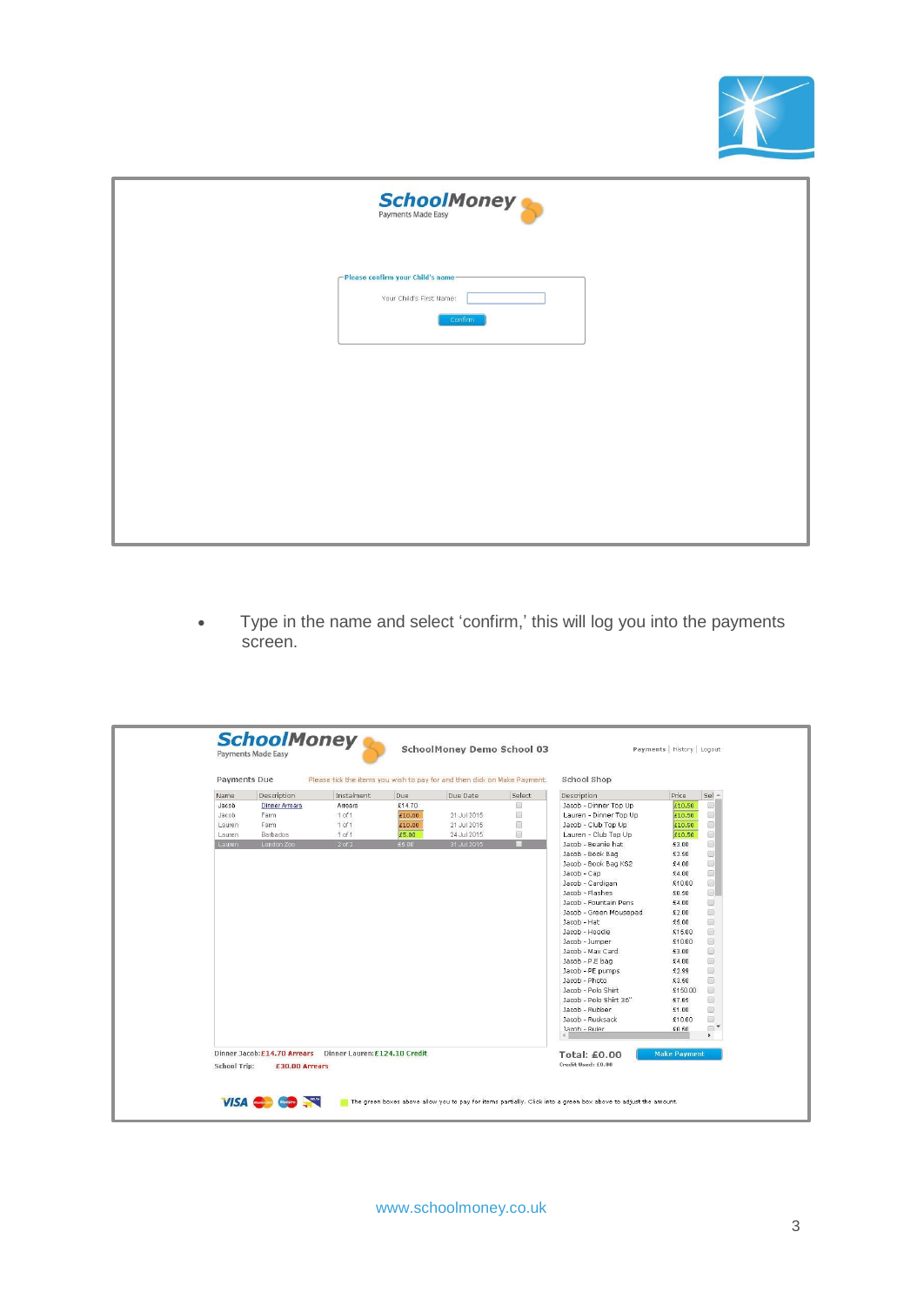### 2. Making a Payment



Once you have logged in to your account, you will then be able to make a payment for your child.

| Due Date<br>Select<br>Price<br>Description<br>Instalment<br>Due<br>Description<br>Name<br>画<br>£14.70<br>Jacob - Dinner Top Up<br>£10.50<br>Jacob<br><b>Dinner Arrears</b><br>Arrears<br>$\square$<br>Lauren - Dinner Top Up<br>1 of 1<br>£10.00<br>£10.50<br>Farm<br>21 Jul 2015<br>Jacob<br>$\circledcirc$<br>$1$ of $1$<br>Jacob - Club Top Up<br>21 Jul 2015<br>Farm<br>£10.00<br>£10.50<br>Lauren<br>£5.00<br>▣<br><b>Barbados</b><br>$1$ of $1$<br>24 Jul 2015<br>Lauren - Club Top Up<br>£10.50<br>Lauren<br>$2$ of $2$<br>п<br>London Zoo<br>£5.00<br>31 Jul 2015<br>Jacob - Beanie hat<br>£3.00<br>Lauren<br>Jacob - Book Bag<br>£3.50<br>Jacob - Book Bag KS2<br>£4.00<br>Jacob - Cap<br>£4.00<br>Jacob - Cardigan<br>£10.00<br>Jacob - Flashes<br>£0.50 | $Sel -$                                                                                                                                                                                                                                                                                                                                                  |
|--------------------------------------------------------------------------------------------------------------------------------------------------------------------------------------------------------------------------------------------------------------------------------------------------------------------------------------------------------------------------------------------------------------------------------------------------------------------------------------------------------------------------------------------------------------------------------------------------------------------------------------------------------------------------------------------------------------------------------------------------------------------|----------------------------------------------------------------------------------------------------------------------------------------------------------------------------------------------------------------------------------------------------------------------------------------------------------------------------------------------------------|
|                                                                                                                                                                                                                                                                                                                                                                                                                                                                                                                                                                                                                                                                                                                                                                    | $\circ$<br>$\Box$<br>同<br>$\qquad \qquad \Box$<br>$\Box$                                                                                                                                                                                                                                                                                                 |
|                                                                                                                                                                                                                                                                                                                                                                                                                                                                                                                                                                                                                                                                                                                                                                    |                                                                                                                                                                                                                                                                                                                                                          |
|                                                                                                                                                                                                                                                                                                                                                                                                                                                                                                                                                                                                                                                                                                                                                                    |                                                                                                                                                                                                                                                                                                                                                          |
|                                                                                                                                                                                                                                                                                                                                                                                                                                                                                                                                                                                                                                                                                                                                                                    |                                                                                                                                                                                                                                                                                                                                                          |
|                                                                                                                                                                                                                                                                                                                                                                                                                                                                                                                                                                                                                                                                                                                                                                    |                                                                                                                                                                                                                                                                                                                                                          |
|                                                                                                                                                                                                                                                                                                                                                                                                                                                                                                                                                                                                                                                                                                                                                                    |                                                                                                                                                                                                                                                                                                                                                          |
|                                                                                                                                                                                                                                                                                                                                                                                                                                                                                                                                                                                                                                                                                                                                                                    | $\begin{picture}(20,20) \put(0,0){\line(1,0){10}} \put(15,0){\line(1,0){10}} \put(15,0){\line(1,0){10}} \put(15,0){\line(1,0){10}} \put(15,0){\line(1,0){10}} \put(15,0){\line(1,0){10}} \put(15,0){\line(1,0){10}} \put(15,0){\line(1,0){10}} \put(15,0){\line(1,0){10}} \put(15,0){\line(1,0){10}} \put(15,0){\line(1,0){10}} \put(15,0){\line(1$      |
|                                                                                                                                                                                                                                                                                                                                                                                                                                                                                                                                                                                                                                                                                                                                                                    | $\Box$                                                                                                                                                                                                                                                                                                                                                   |
|                                                                                                                                                                                                                                                                                                                                                                                                                                                                                                                                                                                                                                                                                                                                                                    | $\circ$                                                                                                                                                                                                                                                                                                                                                  |
|                                                                                                                                                                                                                                                                                                                                                                                                                                                                                                                                                                                                                                                                                                                                                                    | $\qquad \qquad \text{ } \qquad \qquad \Box$                                                                                                                                                                                                                                                                                                              |
|                                                                                                                                                                                                                                                                                                                                                                                                                                                                                                                                                                                                                                                                                                                                                                    | o.                                                                                                                                                                                                                                                                                                                                                       |
| Jacob - Fountain Pens<br>£4.00<br>£2.00                                                                                                                                                                                                                                                                                                                                                                                                                                                                                                                                                                                                                                                                                                                            | 8                                                                                                                                                                                                                                                                                                                                                        |
| Jacob - Green Mousepad<br>£5.00<br>Jacob - Hat                                                                                                                                                                                                                                                                                                                                                                                                                                                                                                                                                                                                                                                                                                                     | Θ<br>$\begin{picture}(20,20) \put(0,0){\line(1,0){10}} \put(15,0){\line(1,0){10}} \put(15,0){\line(1,0){10}} \put(15,0){\line(1,0){10}} \put(15,0){\line(1,0){10}} \put(15,0){\line(1,0){10}} \put(15,0){\line(1,0){10}} \put(15,0){\line(1,0){10}} \put(15,0){\line(1,0){10}} \put(15,0){\line(1,0){10}} \put(15,0){\line(1,0){10}} \put(15,0){\line(1$ |
| Jacob - Hoodie<br>£15.00                                                                                                                                                                                                                                                                                                                                                                                                                                                                                                                                                                                                                                                                                                                                           | $\Box$                                                                                                                                                                                                                                                                                                                                                   |
| Jacob - Jumper<br>£10.00                                                                                                                                                                                                                                                                                                                                                                                                                                                                                                                                                                                                                                                                                                                                           | $\Box$                                                                                                                                                                                                                                                                                                                                                   |
| Jacob - Max Card<br>£3.00                                                                                                                                                                                                                                                                                                                                                                                                                                                                                                                                                                                                                                                                                                                                          | 8                                                                                                                                                                                                                                                                                                                                                        |
| Jacob - P.E bag<br>£4.00                                                                                                                                                                                                                                                                                                                                                                                                                                                                                                                                                                                                                                                                                                                                           | 0                                                                                                                                                                                                                                                                                                                                                        |
| Jacob - PE pumps<br>£2.99                                                                                                                                                                                                                                                                                                                                                                                                                                                                                                                                                                                                                                                                                                                                          | $\Box$                                                                                                                                                                                                                                                                                                                                                   |
| Jacob - Photo<br>£3.50                                                                                                                                                                                                                                                                                                                                                                                                                                                                                                                                                                                                                                                                                                                                             | O)                                                                                                                                                                                                                                                                                                                                                       |
| Jacob - Polo Shirt<br>£150.00                                                                                                                                                                                                                                                                                                                                                                                                                                                                                                                                                                                                                                                                                                                                      | $\circledcirc$                                                                                                                                                                                                                                                                                                                                           |
| Jacob - Polo Shirt 36"<br>£7.65                                                                                                                                                                                                                                                                                                                                                                                                                                                                                                                                                                                                                                                                                                                                    | $\begin{picture}(20,20) \put(0,0){\line(1,0){10}} \put(15,0){\line(1,0){10}} \put(15,0){\line(1,0){10}} \put(15,0){\line(1,0){10}} \put(15,0){\line(1,0){10}} \put(15,0){\line(1,0){10}} \put(15,0){\line(1,0){10}} \put(15,0){\line(1,0){10}} \put(15,0){\line(1,0){10}} \put(15,0){\line(1,0){10}} \put(15,0){\line(1,0){10}} \put(15,0){\line(1$      |
| Jacob - Rubber<br>£1.00                                                                                                                                                                                                                                                                                                                                                                                                                                                                                                                                                                                                                                                                                                                                            | 回                                                                                                                                                                                                                                                                                                                                                        |
| Jacob - Rucksack<br>£10.00                                                                                                                                                                                                                                                                                                                                                                                                                                                                                                                                                                                                                                                                                                                                         | $\Box$                                                                                                                                                                                                                                                                                                                                                   |
| Jacob - Ruler<br>$f \cap 50$                                                                                                                                                                                                                                                                                                                                                                                                                                                                                                                                                                                                                                                                                                                                       | $\Box$                                                                                                                                                                                                                                                                                                                                                   |
|                                                                                                                                                                                                                                                                                                                                                                                                                                                                                                                                                                                                                                                                                                                                                                    | $\blacktriangleright$<br><b>Make Payment</b>                                                                                                                                                                                                                                                                                                             |

Any outstanding payments will show up on the left hand side of the screen. Any top up or shop items will show up on the right hand side of the screen.

**Please note: it is up to your child's school what they set up on SchoolMoney, so they may not offer all options. If you are unsure, please contact the school directly.**

To pay for an item in payments due:

- Find the item/instalment you would like to pay for from the left hand side of the screen.
- Select the tick box next to the item/instalment. This will add it to the total at the bottom.
- Click on 'make payment' in the bottom right hand corner when you are ready.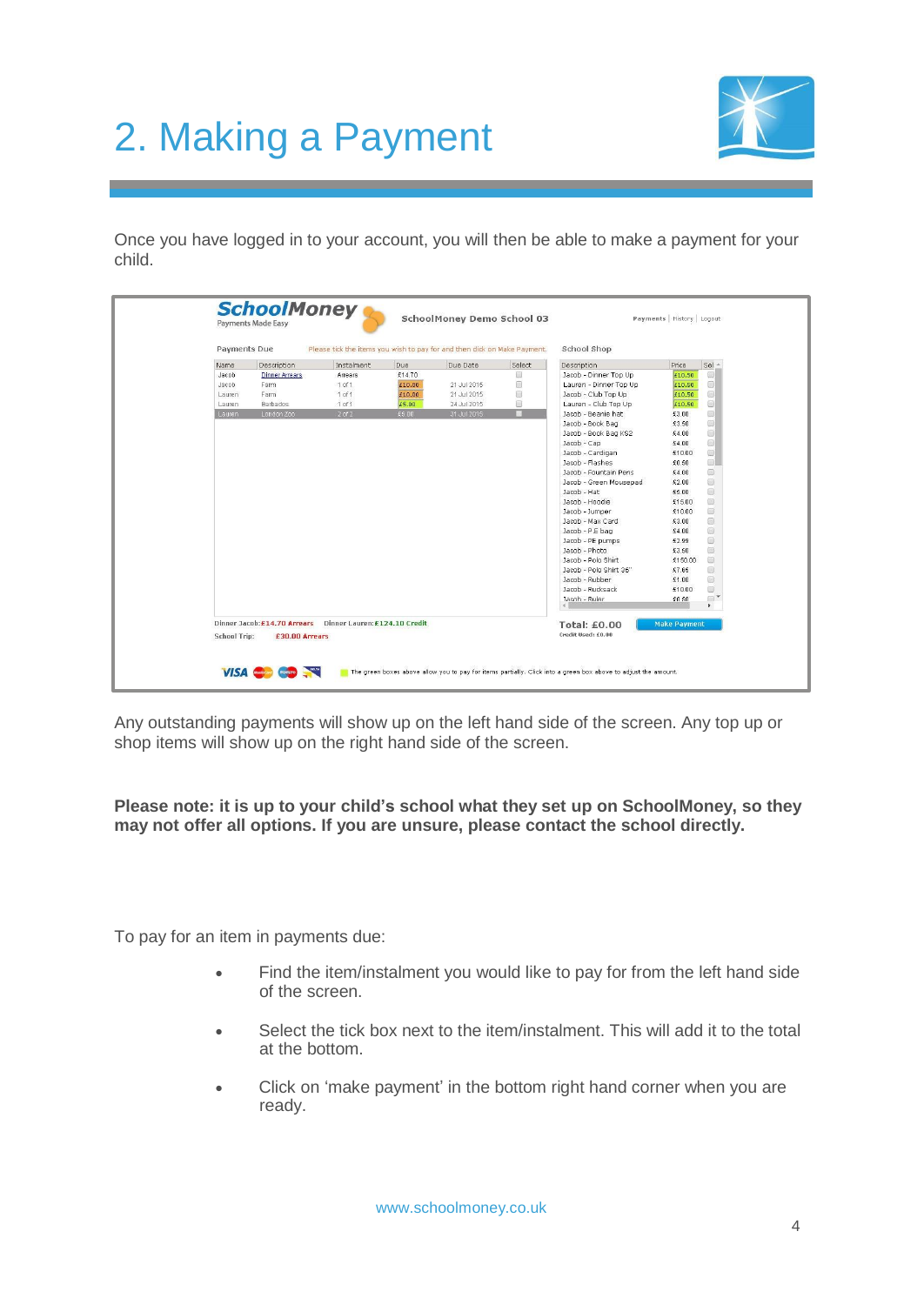

| Payments Due |                                                               | Please tick the items you wish to pay for and then click on Make Payment. |        |             |                          | School Shop             |                     |                                             |
|--------------|---------------------------------------------------------------|---------------------------------------------------------------------------|--------|-------------|--------------------------|-------------------------|---------------------|---------------------------------------------|
| Name         | Description                                                   | Instalment                                                                | Due    | Due Date    | Select                   | Description             | Price               | $Sel -$                                     |
| Jacob        | <b>Dinner Arrears</b>                                         | Arrears                                                                   | £14.70 |             | 0                        | Jacob - Dinner Top Up   | £10.50              | $\Box$                                      |
| Jacob        | Farm                                                          | 1 of 1                                                                    | £10.00 | 21 Jul 2015 | $\overline{\mathcal{L}}$ | Lauren - Dinner Top Up  | £10.50              | 回                                           |
| Lauren       | Farm                                                          | 1 of 1                                                                    | £10.00 | 21 Jul 2015 | Θ                        | Jacob - Club Top Up     | £10.50              | 画                                           |
| Lauren       | <b>Barbados</b>                                               | 1 of 1                                                                    | £5.00  | 24 Jul 2015 | $\overline{\mathcal{L}}$ | Lauren - Club Top Up    | £10.50              | $\Box$                                      |
| Lauren       | London Zoo                                                    | $2$ of $2$                                                                | £5.00  | 31 Jul 2015 | $\overline{\mathcal{L}}$ | Jacob - Beanie hat      | £3.00               | 回                                           |
|              |                                                               |                                                                           |        |             |                          | Jacob - Book Bag        | £3.50               | $\Box$                                      |
|              |                                                               |                                                                           |        |             |                          | Jacob - Book Bag KS2    | £4.00               | 画                                           |
|              |                                                               |                                                                           |        |             |                          | Jacob - Cap             | £4.00               | 回                                           |
|              |                                                               |                                                                           |        |             |                          | Jacob - Cardigan        | £10.00              | $\Box$                                      |
|              |                                                               |                                                                           |        |             |                          | Jacob - Flashes         | £0.50               | $\Box$                                      |
|              |                                                               |                                                                           |        |             |                          | Jacob - Fountain Pens   | £4.00               | $\qquad \qquad \Box$                        |
|              |                                                               |                                                                           |        |             |                          | Jacob - Green Mousepad  | £2.00               | $\Box$                                      |
|              |                                                               |                                                                           |        |             |                          | Jacob - Hat             | £5.00               | $\boxed{53}$                                |
|              |                                                               |                                                                           |        |             |                          | Jacob - Hoodie          | £15.00              | $\square$                                   |
|              |                                                               |                                                                           |        |             |                          | Jacob - Jumper          | £10.00              | 回                                           |
|              |                                                               |                                                                           |        |             |                          | Jacob - Max Card        | £3.00               | $\qquad \qquad \text{ } \qquad \qquad \Box$ |
|              |                                                               |                                                                           |        |             |                          | Jacob - P.E bag         | £4.00               | $\Box$                                      |
|              |                                                               |                                                                           |        |             |                          | Jacob - PE pumps        | £2.99               | 回                                           |
|              |                                                               |                                                                           |        |             |                          | Jacob - Photo           | £3.50               | $\qquad \qquad \Box$                        |
|              |                                                               |                                                                           |        |             |                          | Jacob - Polo Shirt      | £150.00             | $\Box$                                      |
|              |                                                               |                                                                           |        |             |                          | Jacob - Polo Shirt 36"  | £7.65               | 回                                           |
|              |                                                               |                                                                           |        |             |                          | Jacob - Rubber          | £1.00               | $\Box$                                      |
|              |                                                               |                                                                           |        |             |                          | Jacob - Rucksack        | £10.00              | 回                                           |
|              |                                                               |                                                                           |        |             |                          | Jacob - Ruler<br>$\leq$ | \$0.50              | $\Box$<br>$\blacktriangleright$             |
|              | Dinner Jacob: £14.70 Arrears    Dinner Lauren: £124.10 Credit |                                                                           |        |             |                          |                         |                     |                                             |
|              |                                                               |                                                                           |        |             |                          | Total: £20.00           | <b>Make Payment</b> |                                             |
| School Trip: | £30.00 Arrears                                                |                                                                           |        |             |                          | Credit Used: £0.00      |                     |                                             |

You may find that some of your payments are highlighted in a different colour:

- Green: this means that you can pay off this amount in smaller chunks up until the due date when you will need to have paid it off in full. Simply click into the green box and over type the amount to whatever you wish.
- Orange: this means you can pay as much towards this payment as you would like and this is all you will pay.

You may also find that when you select the tick box, a pop up will appear asking for your consent. You will have to give your consent to pay for this item/instalment.

| Parental permission is required. Do you give your consent for this |        |
|--------------------------------------------------------------------|--------|
|                                                                    |        |
|                                                                    | Cancel |
|                                                                    | OK     |

Once you have selected 'make payment,' the system will take you a screen where you can input your card details. You will have to do this every time that you want to make a payment due to security on the system. **We do not store debit/credit card details.**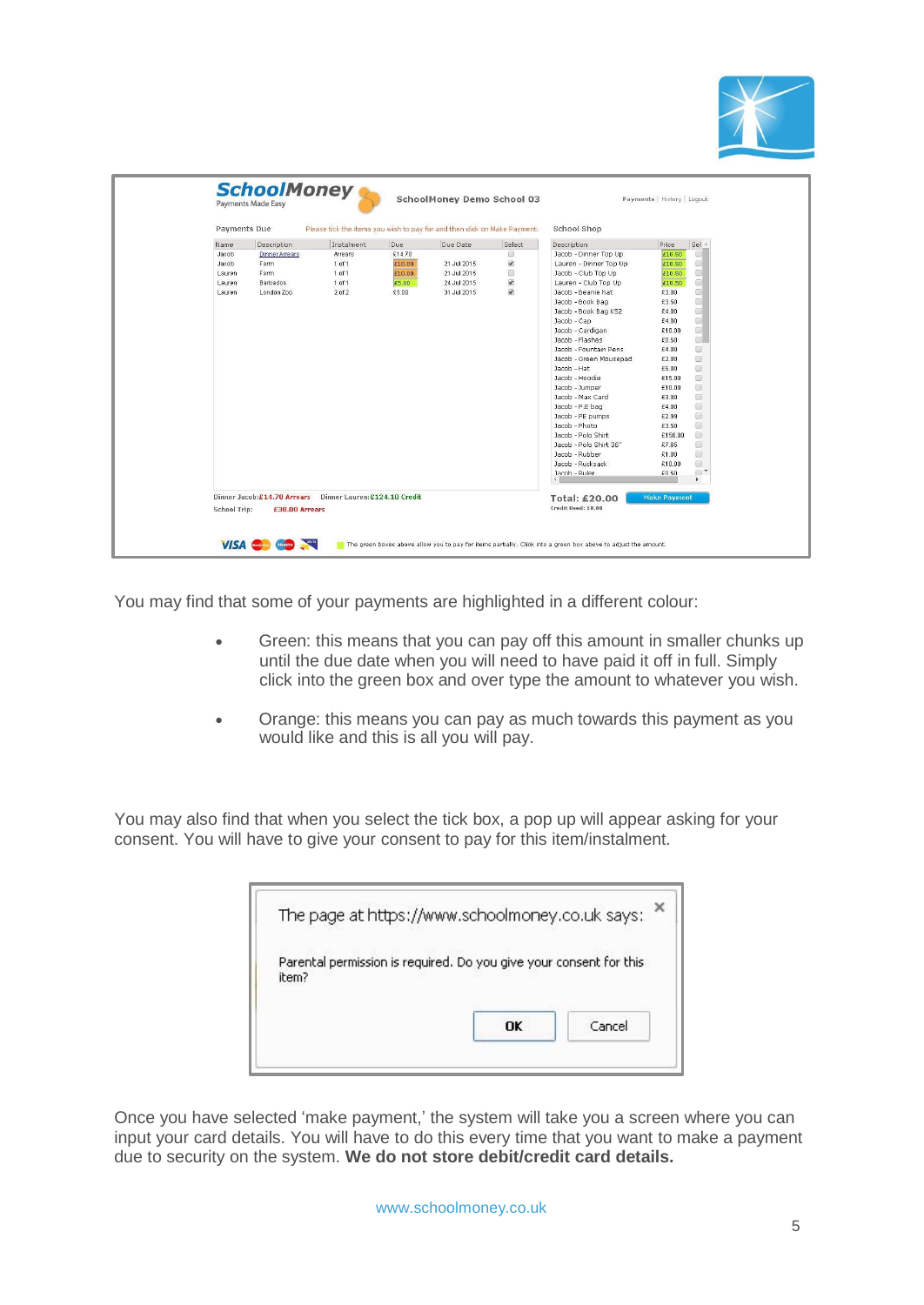

| <b>SchoolMoney</b><br>Payments Made Easy | SchoolMoney Demo School 03                                                                                                                                                                                               | Logout |
|------------------------------------------|--------------------------------------------------------------------------------------------------------------------------------------------------------------------------------------------------------------------------|--------|
| Pay using credit or debit card           |                                                                                                                                                                                                                          |        |
| We accept <b>Code Code VISA</b> VISA     |                                                                                                                                                                                                                          |        |
| About the Cardholder<br>Name             | 3 Confirm<br>2 About the Card<br>Card Number<br>You are about to pay £30.00<br>from your credit or debit card:<br>Security Number<br>Expiry Date MM v YY v<br>Pay Now<br>Verified by<br><b>VISA</b><br><b>MasterCard</b> |        |
|                                          | Your payment is protected by:<br>ecureCode<br>learn more<br>learn more<br>@ 1996-2015 Optimal Payments Plc. All rights reserved.   NETBANX Privacy Policy                                                                |        |

A confirmation pop up will appear once you have selected 'pay now' so that you know the details have been processed and you will receive an email receipt shortly afterwards.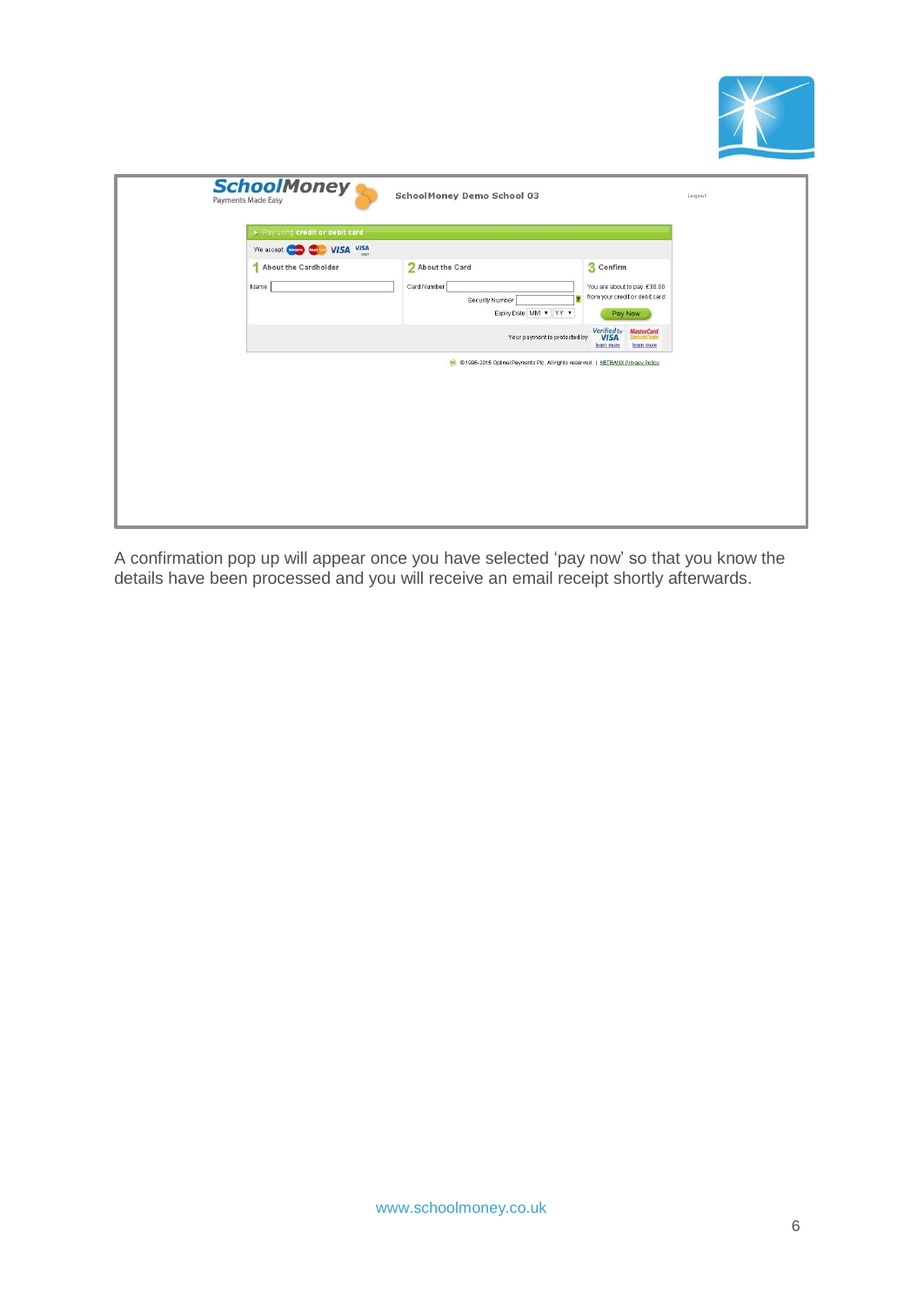



#### Do I have to pay online?

Your school office may still allow you to make payments in school with cash or cheques, Please check with your school.

#### Do I have to pay for the whole expense in one go?

No, the school office may set up instalments for a payment. This will depend on the school and the type of payment.

#### What happens if I change my mobile number or email address?

Please ensure any changes to your contact details are passed onto the school as soon as possible. If there are any delays, you may not receive new payment messages, and you could have problems logging in to SchoolMoney.

#### Does SchoolMoney store my card details when I make a payment?

No, each time you start the payment process you will need to enter your card details. No confidential information is stored, making the process highly secure.

#### What happens if I have more than one child at the school?

For each child, you will receive a text message and/or email stating you have a new payment to make. However, if you sign in for one child's account the rest of their siblings payments can be viewed and paid for, making it easy and straightforward to pay for your children's expenses.

#### What happens if I forget my password?

The password and payment details will be in each payment message that the school sends out, so don't worry if you forget the password or delete the message the school has sent you. The school can also re-send your password details; just speak to someone in the school office.

#### Can I change my password?

You cannot change your password. The system automatically generates your password and it will stay the same for the whole time you use school money.

#### Do you offer the facility to pay by PayPal?

We do not currently offer the facility to pay by PayPal. If you would like to know about alternative ways to pay rather than online, please contact your school to find out what they allow.